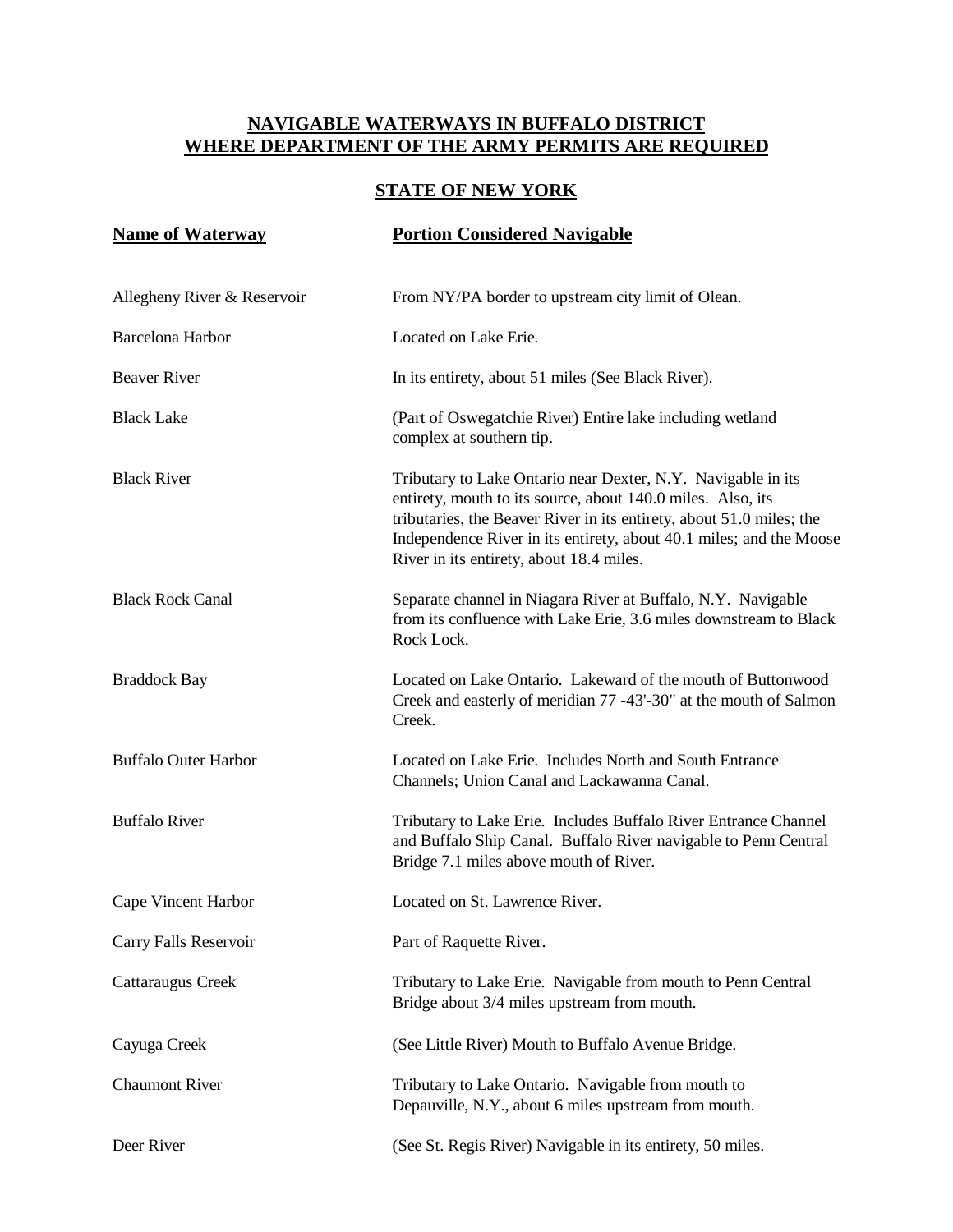#### **STATE OF NEW YORK**

| <b>Name of Waterway</b>      | <b>Portion Considered Navigable</b>                                                                                                                                                                                                                                                                                                                                                               |
|------------------------------|---------------------------------------------------------------------------------------------------------------------------------------------------------------------------------------------------------------------------------------------------------------------------------------------------------------------------------------------------------------------------------------------------|
| Dunkirk Harbor               | Located on Lake Erie.                                                                                                                                                                                                                                                                                                                                                                             |
| Eighteen Mile Creek          | Tributary to Lake Ontario. Navigable for 1/2 mile upstream from<br>highway bridge (N.Y. Route 18) at Olcott, N.Y.                                                                                                                                                                                                                                                                                 |
| <b>Fulton Chain of Lakes</b> | Part of Moose River.                                                                                                                                                                                                                                                                                                                                                                              |
| Genesee River                | Tributary to Lake Ontario. Navigable from mouth to Black Creek<br>about 119.1 miles upstream from the mouth, at Belfast, N.Y.                                                                                                                                                                                                                                                                     |
| Grand View Bay Harbor        | Located on Lake Erie, Erie County.                                                                                                                                                                                                                                                                                                                                                                |
| <b>Grass River</b>           | Tributary to St. Lawrence River. The following portions of the<br>Grass River are navigable: Grass River from its mouth to the<br>confluence of the Middle Branch and South Branch of the<br>Grass River mile 72.9 (about 10.1 miles upstream of Russell,<br>N.Y.), the North Branch to mile 28.5 at Church Pond, the Middle<br>Branch in its entirety, the South Branch to its source mile 44.7. |
| Great Sodus Bay Harbor       | (Entire Area) Located on Lake Ontario. Includes approach,<br>entrance and inner channels and bay. Navigable from bay<br>entrance to U.S. Highway No. 104 bridge.                                                                                                                                                                                                                                  |
| Independence River           | (See Black River) Entirety, 40.1 miles.                                                                                                                                                                                                                                                                                                                                                           |
| Irondequoit Bay              | (Entire Area) Located on Lake Ontario.                                                                                                                                                                                                                                                                                                                                                            |
| Kayuta Lake                  | Part of Black River                                                                                                                                                                                                                                                                                                                                                                               |
| Lake Erie                    | PA State Line to head of Niagara River.                                                                                                                                                                                                                                                                                                                                                           |
| Lake Ontario                 | Niagara River to head of St. Lawrence River.                                                                                                                                                                                                                                                                                                                                                      |
| <b>Little River</b>          | A branch of Niagara River adjacent to Cayuga Island in Niagara<br>Falls, N.Y. Includes Cayuga Creek from mouth to Buffalo Avenue<br>Bridge.                                                                                                                                                                                                                                                       |
| Little Sodus Bay Harbor      | Located on Lake Ontario. Includes Entrance Channel and Little<br>Sodus Bay.                                                                                                                                                                                                                                                                                                                       |
| <b>Moose River</b>           | (See Black River) Entirety, 18.4 miles.                                                                                                                                                                                                                                                                                                                                                           |
| Morristown Harbor            | Located on St. Lawrence River.                                                                                                                                                                                                                                                                                                                                                                    |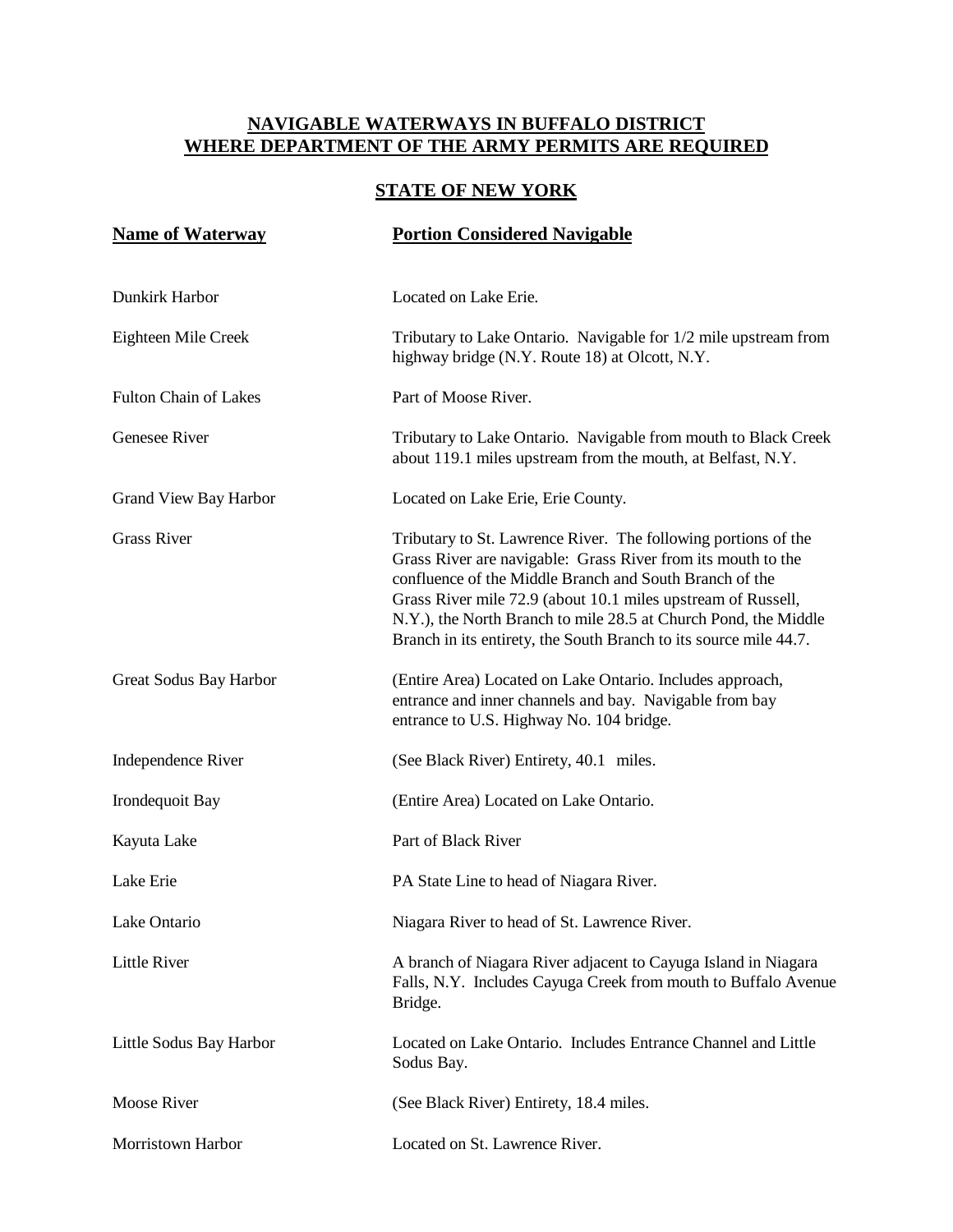### **STATE OF NEW YORK**

| <b>Name of Waterway</b>  | <b>Portion Considered Navigable</b>                                                                                                                              |
|--------------------------|------------------------------------------------------------------------------------------------------------------------------------------------------------------|
| Niagara River            | Niagara River navigable throughout, above and below Niagara<br>Falls including East and West Branches.                                                           |
| North Sandy Pond         | Located adjacent to Lake Ontario. Navigable in its entirety, about<br>$12.0$ miles.                                                                              |
| Oak Orchard Creek        | Tributary to Lake Ontario. Navigable from mouth to confluence<br>of Oak Orchard and Marsh Creek, about 1-3/4 miles.                                              |
| Oak Orchard Harbor       | Located on Lake Ontario.                                                                                                                                         |
| <b>Ogdensburg Harbor</b> | Located on St. Lawrence River.                                                                                                                                   |
| Olcott Harbor            | Located on Lake Ontario.                                                                                                                                         |
| Oswegatchie River        | Tributary to St. Lawrence River. Navigable from mouth to<br>confluence of Cranberry Lake, 111.2 miles.                                                           |
| Oswego Harbor            | Located on Lake Ontario. Includes entrance channel to Oswego<br>Canal of N.Y. State Barge Canal System in mouth of Oswego<br>River.                              |
| Oswego River             | Tributary to Lake Ontario. Navigable 23.9 miles from its mouth<br>to its confluence with the Erie Canal at Three Rivers, N.Y. Also<br>known as the Oswego Canal. |
| Port Bay                 | Located on Lake Ontario 2 miles west of North Wolcott, N.Y.<br>Navigable from Lake Ontario upstream to the mouth of Wolcott<br>Creek about 2.7 miles.            |
| Port Ontario Harbor      | Located on Lake Ontario.                                                                                                                                         |
| Raquette River           | Tributary to St. Lawrence River. Navigable in its entirety, mouth to<br>its source, about 125.0 miles. Includes Carry Falls Reservoir and<br>Tupper Lake.        |
| Rochester Harbor         | Located on Lake Ontario.                                                                                                                                         |
| <b>Sackets Harbor</b>    | Located on Lake Ontario.                                                                                                                                         |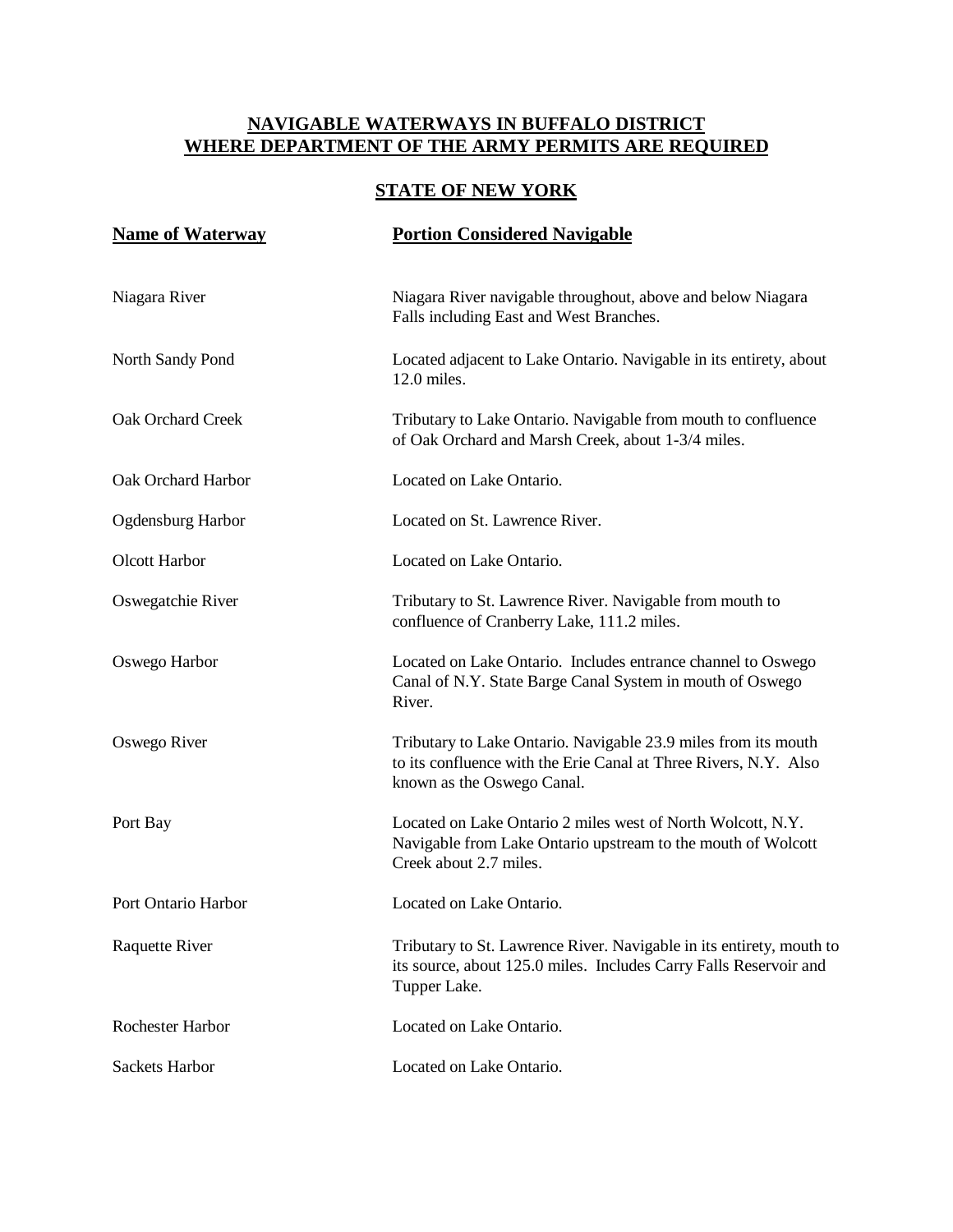# **STATE OF NEW YORK**

| <b>Name of Waterway</b>   | <b>Portion Considered Navigable</b>                                                                                                                                                                                                                                                                                           |
|---------------------------|-------------------------------------------------------------------------------------------------------------------------------------------------------------------------------------------------------------------------------------------------------------------------------------------------------------------------------|
| <b>Salmon River</b>       | Tributary to Lake Ontario. Navigable for about one mile to<br>Port Ontario, N.Y.                                                                                                                                                                                                                                              |
| <b>Sandy Creek</b>        | Tributary to Lake Ontario located about 10 miles north of Pulaski,<br>N.Y. Navigable for 1/2 mile upstream from mouth of Creek.                                                                                                                                                                                               |
| Scajaquada Creek          | Tributary to Niagara River at Buffalo, N.Y. Navigable between<br>mouth and 130 feet downstream of Niagara Street.                                                                                                                                                                                                             |
| <b>St.</b> Lawrence River | Includes the St. Lawrence Seaway. Head of river to Canadian<br>boundary.                                                                                                                                                                                                                                                      |
| St. Regis River           | Tributary to St. Lawrence River. Navigable in its entirety, mouth to<br>its source, about 82.0 miles, to Lower St. Regis Lake. Also, its<br>tributaries, the Deer River, navigable in its entirety, about 50.0<br>miles; and the East Branch St. Regis River, navigable in its<br>entirety, about 21.9 miles to Meacham Lake. |
| Tonawanda Inner Harbor    | Part of East Branch of Niagara River. Extends from<br>upstream to downstream end of Tonawanda Island.                                                                                                                                                                                                                         |
| <b>Tupper Lake</b>        | Part of Raquette River (only within St. Lawrence County).                                                                                                                                                                                                                                                                     |
| Wilson Harbor             | Located on Lake Ontario. Entire Tuscarora Bay.                                                                                                                                                                                                                                                                                |

#### **NEW YORK STATE BARGE CANAL SYSTEM**

| <b>Black River Feeder Canal</b> | Entire Canal                                                                               |
|---------------------------------|--------------------------------------------------------------------------------------------|
| Cayuga Canal                    | Entire Canal from Cayuga Lake to its confluence with the Erie<br>Canal at Montezuma, N.Y.  |
| Cayuga Inlet                    | Navigable from its mouth to the Lehigh Railroad Bridge at Ithaca,<br>N.Y. about 2.5 miles. |
| Cayuga Lake                     | Entire lake from Ithaca, N.Y. to its confluence with the Cayuga<br>Canal.                  |
| Cross Lake                      | Entire Lake.                                                                               |